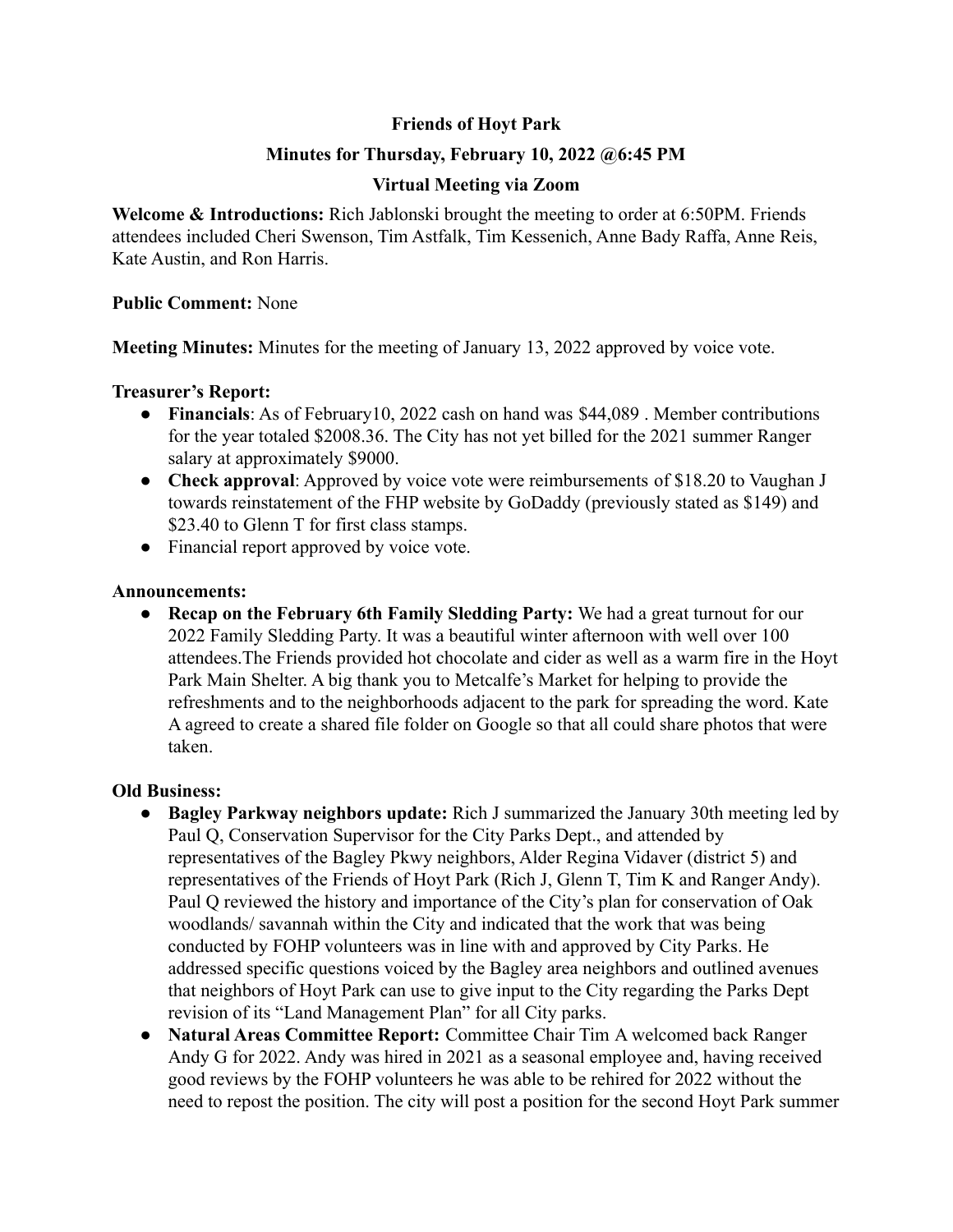ranger sometime in February. Ron H volunteered to interview applicants forwarded from Parks HR.

Tentative FOHP 2022 Workday activities were reviewed and approved via voice vote to be posted on the FOHP website and forwarded to City Parks. Workdays will continue to be held on the 3rd Saturday of each month from 10am to Noon.

- **○** March- park cleanup and creation of firebreaks for the prairie burns
- **○** April- will be moved to the 4th Saturday to coincide with the City's Earth Day Challenge and will be park cleanup and garlic mustard pull
- **○** May- garlic mustard and dames rocket pull
- **○** June-plant seedlings in the (oak woodland restoration) demonstration area
- **○** July-trail maintenance and sprucing up of the historic park entrance by Hoyt School
- **○** August- fireplace cleaning
- **○** September- Brush removal
- **○** October- Prairie seed collecting
- **○** November- Woodland and prairie seed spreading, garlic mustard pull

A  $$2400$  grant that was received from Mead & Hunt, will be used in part to purchase \$838 worth of plants/ seedlings and \$325 worth of prairie/ woodland seeds from Agrecol. \$1200 of the grant to be used to purchase equipment for woodland burns will be held on to pending information from City Parks regarding their potential purchase of similar equipment to be shared by all city parks. FOHP received approval from city park Conservation Supervisor Paul Q to burn brush piles in the park. The first burn will be conducted on February 20th under procedures covered by the City Burn Permit as long as the park still has snow cover.

- **Membership Committee Report:** Chair Cheri S reported that an email went out on February 5th inviting 42 members who had last renewed their FOHP membership in 2020 to rejoin FOHP. This email was sent using the reinstated gmail account [treasurer3902fhp@gmail.com](mailto:treasurer3902fhp@gamil.com). The email, along with the Winter Newsletter, should result in increasing our membership donations. As of February 10th, we have had 15 member donations. There is ongoing work to establish a FOHP Google for Nonprofits account allowing Google tools such as file storage and sharing thus removing any personal file storage or email use.
- **Donations/ Logic meeting room:** Kate A contacted several area businesses to ask for donations of goods for the Family Sledding Party. She received positive responses from Metcalfe's Market, who outlined their policy for donations. They ask that requests are sent using their website form 4 weeks in advance of the event. For this event they offered a \$50 gift card since we were not aware of their policy. Lodgic Madison (located next to University Station shopping mall) indicated that they are also a non-profit organization, and do not offer in-kind donations.However they do offer other non-profits up to 4 hours of complementary meeting space, something that we might wish to take advantage of for in-person Board meetings.